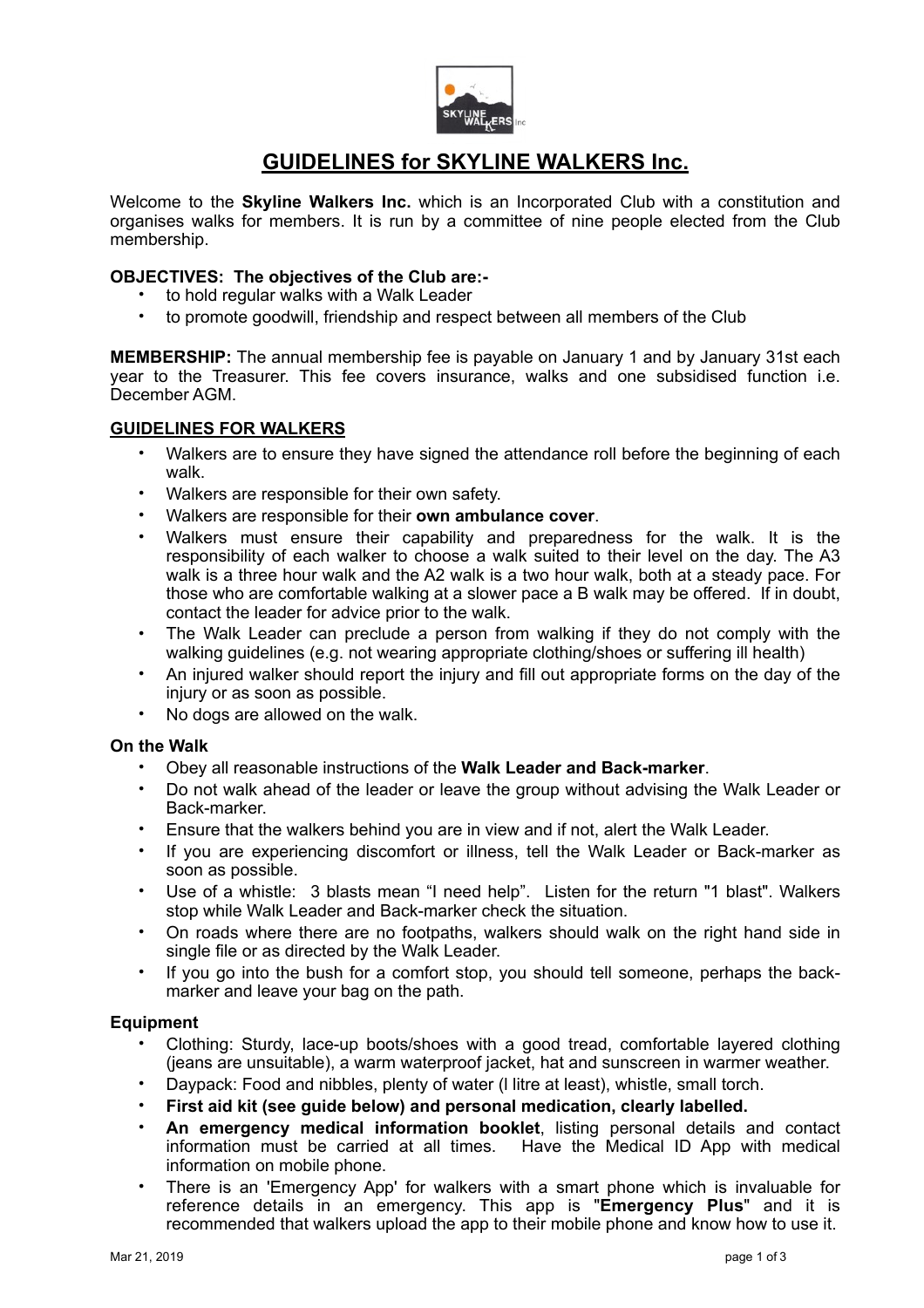- List of Skyline Walkers information and mobile phone numbers including the Walk Leader's mobile phone.
- Walkers should always carry their own personal mobile phone.

# **ATTENDANCE AT "FIRST AID AND SAFE BUSHWALKING" SESSIONS**

Our Club, like all other clubs, is required to show due diligence in relation to insurance. Therefore to fulfil that requirement, it is recommended that members attend a First Aid and Safe Bushwalking session at least every 2 years. An annual First Aid session is organised by the Committee.

# **FIRST AID KIT - (Guide only)**

Personal medication Triangular bandage with safety pins A medium wound dressing Elasticised bandage Assorted adhesive dressing strips Saline 10mls Aspirin/Disprin (in case of heart attack or Stroke) Stroke) and the set of the Betadine

Sunblock Blister kit Tweezers/scissors Cotton buds Panadol tablets Rubber gloves Space blanket

# **A WALK IS CANCELLED IF:-**

- The temperature forecast on the Friday evening 6.00 pm news for the morning of a walk. is **32**° **C or higher**.
- If there is a **declared fire ban** in the area to be walked, regardless of the temperature of the day. (Remember that the Mt Lofty Fire Ban district includes the foothills and some outer suburbs.)
- Weather conditions indicate that it may be unsafe to walk, e.g. severe storm warnings or an extremely inclement weather forecast, then please check your email regarding the cancellation of the walk.
- Reference for temperature or fire bans can be obtained on the following links:-

<http://www.bom.gov.au/sa/forecasts/adelaide.shtml>

[https://www.cfs.sa.gov.au/site/bans\\_and\\_ratings.jsp](https://www.cfs.sa.gov.au/site/bans_and_ratings.jsp)

### **PHONE APPS that may be useful:-**

**Emergency +** (Gives emergency phone numbers plus Latitude and Longitude) (Phone number for emergency 112)

**CFS** (Information on Fire Bans by districts)

**Medical ID** (Lists name, medical information, emergency contact etc)

# **POLICY RE BRINGING CHILDREN UNDER 16 YEARS ON CLUB WALKS**

• The Club adheres to the Walking SA requirement for insurance purposes that nobody under the age of 16 years of age participates in Club walks.

#### **Note: the following guidelines for Walk Coordinators, Walk Leaders and Back-markers can also be found in the document called** *"Guidelines for Coordinators, Walk Leaders & Back-markers"***.**

### **GUIDELINES FOR WALK CO-ORDINATORS**

- The walk planner is divided into four sections: March-April-May, June-July, August-September and October-November. The two Coordinators must organise the section of the walk planner allocated to them. This involves contacting the Walk Leaders, checking the information makes sense, is accurate and the Coordinates are correct. Forward the information to the president and secretary for checking and distribution.
- Coordinators must give notice to Forestry SA regarding walks in their forests.
- The Coordinators are responsible for bringing the roll to each walk (and passing them on to the secretary at the next committee meeting).